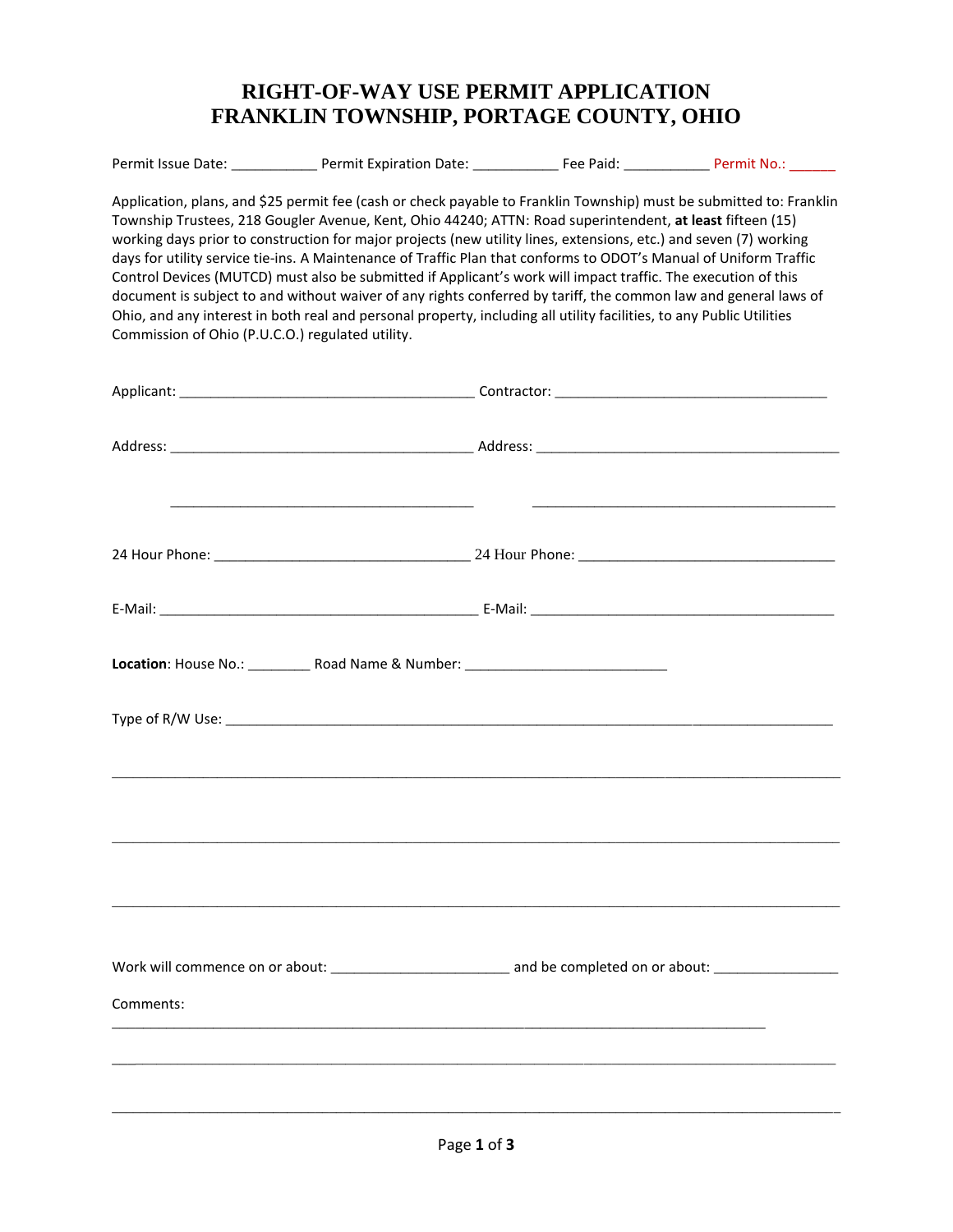## **ACCEPTANCE OF THIS PERMIT CONSTITUTES AN AGREEMENT TO COMPLY WITH THE FOLLOWING EIGHTEEN (18) PROVISIONS WHICH ARE BINDING ON ALL SUCCESSORS, ASSIGNS BENEFICIARIES:**

- 1. Attach drawings of the proposed work. Show plan, profile, cross section, pavement, pipes, bridges, etc. State fully and completely the exact location of the work with Township route and distance from some geographical point such as intersecting highways, city or village corporate limits, section lines, or utility pole markers. Show proposed location of installation with reference to pavement, right-of-way line, and owner's property lines. If applicable, provide information as to type of service (water, oil, gas, sanitary or storm, etc.) If carrying liquid or gas under pressure, state pounds per square inch, internal diameter and type of pipe, length of line and proposed location with respect to pavement and right-of-way line
- 2. Underground lines, etc. shall be no less than 30" deep, located behind the back side of the ditch line and have permanent markers at the R/W line , angle points and every 200 feet within the R/W. Road crossing shall be no less than 3' below the back side of the ditch. Telephone pedestals require an 8' post with a 9X15 object marker showing their location on the R/W. Utility poles shall be no less than 10' from the edge of the roadway pavement.
- 3. The Franklin Township shall be notified two working days before any work is started within the R/W, contact our Road Superintendent at 330-673-6222, [frktwproadsuper@gmail.com](mailto:frktwproadsuper@gmail.com).
- 4. Any expense incurred by Franklin Township due to the applicant's use of the R/W will be paid by the applicant.
- 5. All disturbed areas shall be promptly restored to the original condition.
- **6. THE CUTTING OF PAVEMENT IS NOT PERMITTED EXCEPT WHEN SPECIFICALLY AUTHORIZED BY GRANTING AUTHORITY.**
- 7. The use of the pavement lane or berm for deposit of excavated materials will not be permitted.
- 8. This permit is valid for this installation only and only within the right-of-way of this public road.
- 9. The permit holder and permit holder's contractors shall abide by the MUTCD safety regulations and all OSHA standards.
- 10. The permit holder will be required to make any necessary repairs or relocate facilities within or over the existing Right-of‐way promptly at permit holder's expense to accommodate any improvement or repairs undertaken by Portage County, including new or relocated Portage County water and sewer lines.
- 11. A permit will be required for installations constructed on private property which must cross over or under the road right‐of‐way. If installation crosses the roadway, describe the method of crossing including proposed depth under pavement.
- **12.** The permit holder and permit holder's contractor shall be responsible for calling the **Ohio Utilities Protection Service** (OUPS) **48 hours** prior to construction.
- 13. Permit holder shall be responsible for and save Franklin Township harmless from all damages and claims to persons or property due to or resulting from any work performed under this permit and shall defend any action brought due to this work.
- 14. The permit holder shall save Franklin Township harmless from all damages to permit holders property that is not installed according to the conditions of this permit.
- 15. Permit holder shall be responsible for any pavement and berm failure or trench settlement occurring within twelve months of completion of the project, if determined to have resulted from operations within the right‐of‐way.
- 16. During construction and / or maintenance of overhead lines and poles the permit holder shall trim any and all tree limbs as requested by Franklin Township.
- 17. The right reserved, during the time any or all the work is being performed, to appoint an inspector over the work who shall represent the interests of Franklin Township on the work, and any compensation arranged for shall be paid wholly by the permit holder. This permit may at any time, be revoked and annulled by Franklin Township at any time for non‐performance of or non‐compliance with any of the said conditions, restrictions and regulations hereof.